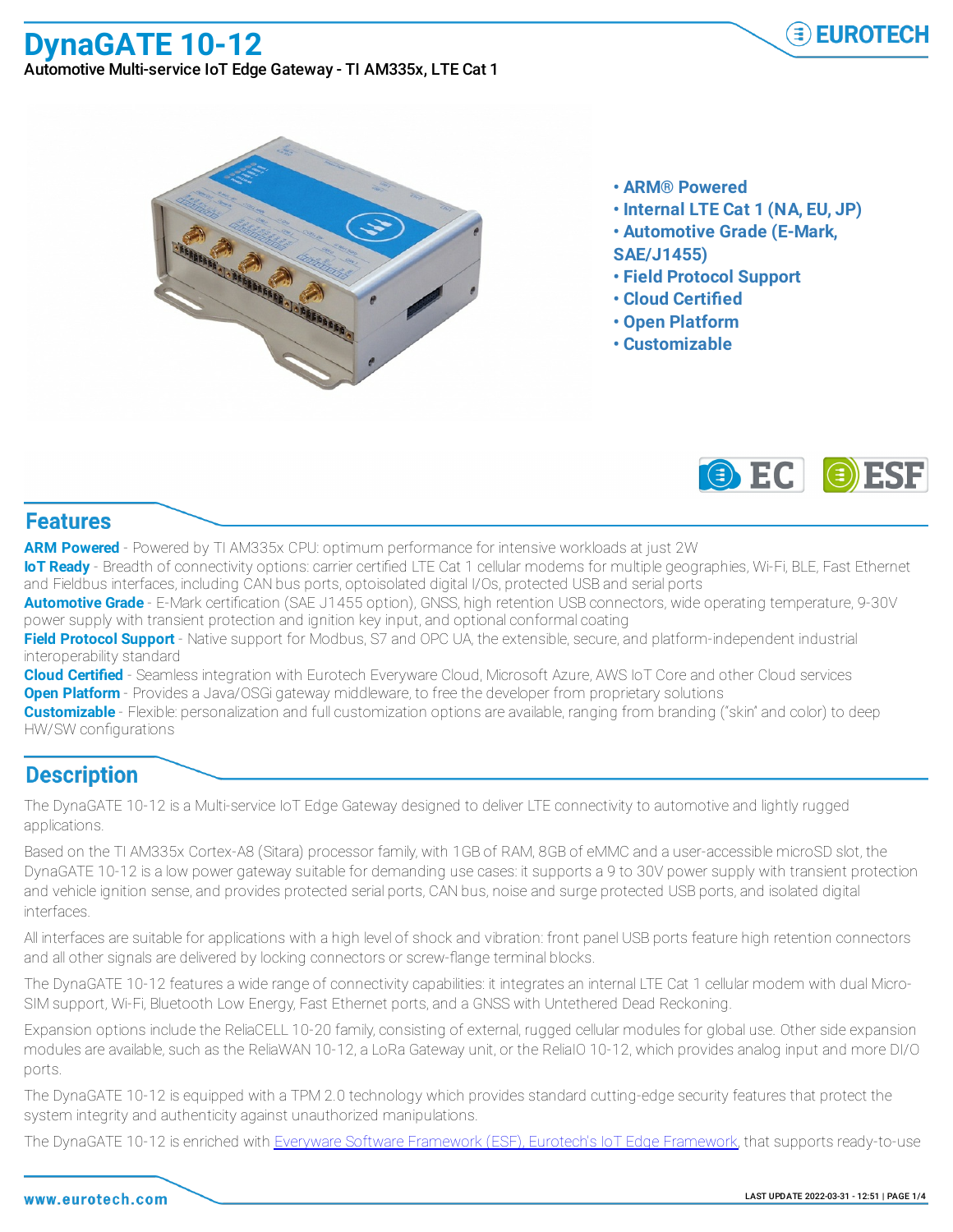

## **DynaGATE 10-12** Automotive Multi-service IoT Edge Gateway - TI AM335x, LTE Cat 1

field protocols (including Modbus, OPC-UA, S7), MQTT connectivity, a web-based visual data flow programming (ESF Wires) and deep configuration. ESF is a commercial, enterprise-ready edition of Eclipse Kura. ESF is also integrated with Everyware Cloud (EC), Eurotech's IoT Integration Platform (separately available), enabling advanced diagnostics, provisioning, and full remote device access and management The DynaGATE 10-12 is AWS IoT Core Qualified, Microsoft Azure Certified and can be integrated with 3rd party cloud services.

Note: The information in this document is subject to change without notice and should not be construed as a commitment by EUROTECH. While reasonable precautions have been taken, EUROTECH assumes no responsibility for any error that may appear in this document. All trademarks or registered trademarks are the properties of their respective companies.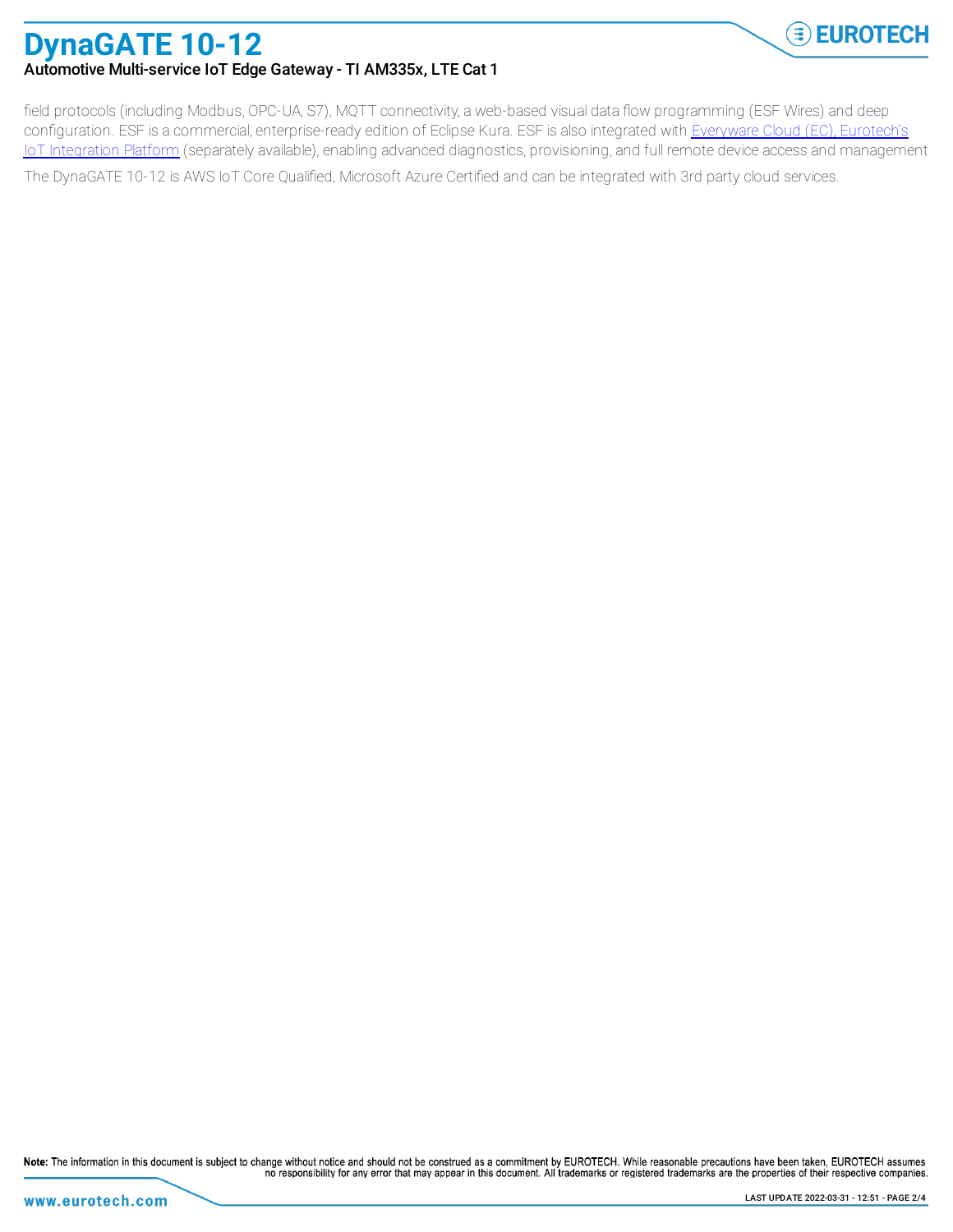## **DynaGATE 10-12** Automotive Multi-service IoT Edge Gateway - TI AM335x, LTE Cat 1

| <b>Ordering code: DYGATE-10-12-XX</b> |                          |                                                                                                                                                   |                                    |                                     |                                    |                                   |                |  |  |
|---------------------------------------|--------------------------|---------------------------------------------------------------------------------------------------------------------------------------------------|------------------------------------|-------------------------------------|------------------------------------|-----------------------------------|----------------|--|--|
| <b>XX</b>                             |                          | - 62                                                                                                                                              | $-63$                              | $-64$                               | $-65$                              | - 66                              | - 67           |  |  |
| <b>PROCESSOR</b>                      | CPU                      | TI AM3352 1GHz, 1 Core                                                                                                                            |                                    |                                     |                                    |                                   |                |  |  |
| <b>MEMORY</b>                         | <b>RAM</b>               | 1GB DDR3                                                                                                                                          |                                    |                                     |                                    |                                   |                |  |  |
| <b>STORAGE</b>                        | Embedded                 | 8GB eMMC                                                                                                                                          |                                    |                                     |                                    |                                   |                |  |  |
|                                       | Other                    | 1x microSD Slot (User Accessible)                                                                                                                 |                                    |                                     |                                    |                                   |                |  |  |
| <b>I/O INTERFACES</b>                 | Ethernet                 | 2x 10/100Mbps - RJ45                                                                                                                              |                                    |                                     |                                    |                                   |                |  |  |
|                                       | <b>USB</b>               | 3x Host 2.0 (Noise and Surge Protected) - Type A (Front Panel: High Retention)                                                                    |                                    |                                     |                                    |                                   |                |  |  |
|                                       | Serial                   | 1x RS-422/RS-485 Protected and Isolated, 1x RS-232/RS-485 (Surge Protected, RS-485 Termination and Fail-safe Resistors), 1x<br>TTL Serial Console |                                    |                                     |                                    |                                   |                |  |  |
|                                       | CAN 2.0B                 | 2x CAN bus with 5V (100mA) Power Out                                                                                                              |                                    |                                     |                                    |                                   |                |  |  |
|                                       | Digital I/O              | 2x Digital Input 36V, 1KV Optoisolated - 2x Digital Output (40VAC/DC), 500mA Sink, 1KHz Max Switching                                             |                                    |                                     |                                    |                                   |                |  |  |
|                                       | Exp. Connector           | Yes, for Eurotech Side Expansion Modules (ReliaIO 10-12, ReliaWAN 10-12)                                                                          |                                    |                                     |                                    |                                   |                |  |  |
| <b>RADIO</b><br><b>INTERFACES</b>     | Internal Cellular        | No.                                                                                                                                               | LTE Cat 1 (NA), 3G<br>Fallback     | LTE Cat $1$ (EU),<br>2G/3G Fallback | LTE Cat 1 (NA), 3G<br>Fallback     | LTE Cat 1 (EU),<br>2G/3G Fallback | LTE Cat 1 (JP) |  |  |
|                                       | <b>External Cellular</b> | Optional Accessory: ReliaCELL 10-20 (3G/4G)                                                                                                       |                                    |                                     |                                    |                                   |                |  |  |
|                                       | <b>GPS</b>               | Internal (72 Channels GPS, Galileo, GLONASS, BeiDou) - Untethered Dead Reckoning GNSS                                                             |                                    |                                     |                                    |                                   |                |  |  |
|                                       | Wi-Fi/BT                 | 802.11a/b/g/n, BLE<br>4.2                                                                                                                         | No<br>a/b/g/n, BLE 4.2             |                                     |                                    |                                   |                |  |  |
|                                       | Antennas (Ext.)          | 1x SMA GPS, up to 2x SMA Cellular, up to 2x RSMA Wi-Fi/BT                                                                                         |                                    |                                     |                                    |                                   |                |  |  |
|                                       | <b>RTC</b>               | Yes (SuperCAP Backup)                                                                                                                             |                                    |                                     |                                    |                                   |                |  |  |
| <b>OTHER</b>                          | Ext. Watchdog            | Yes                                                                                                                                               |                                    |                                     |                                    |                                   |                |  |  |
|                                       | <b>TPM</b>               | <b>TPM 2.0</b>                                                                                                                                    |                                    |                                     |                                    |                                   |                |  |  |
|                                       | Sensors                  | Temperature, 3-axis Digital Accelerometer, 3-axis Digital Gyroscope                                                                               |                                    |                                     |                                    |                                   |                |  |  |
|                                       | <b>LEDs</b>              | 1x Power, 1x Cellular, 4x Programmable                                                                                                            |                                    |                                     |                                    |                                   |                |  |  |
|                                       | <b>Buttons</b>           | 1x Reset, 1x Programmable                                                                                                                         |                                    |                                     |                                    |                                   |                |  |  |
|                                       | SIM Slot                 | No.                                                                                                                                               | 2x microSIM (User Accessible)      |                                     |                                    |                                   |                |  |  |
| <b>POWER</b>                          | Input                    | Nominal: 12 or 24 VDC; Range: 9 to 30 VDC with Transient Protection, Ignition Key Sense                                                           |                                    |                                     |                                    |                                   |                |  |  |
|                                       | Consumption              | 2W Idle (15W Max)                                                                                                                                 |                                    |                                     |                                    |                                   |                |  |  |
|                                       | Operating Temp           | $-40$ to $+70^{\circ}$ C                                                                                                                          |                                    |                                     |                                    |                                   |                |  |  |
| <b>ENVIRONMENT</b>                    | Storage Temp             | $-40$ to $+85^{\circ}$ C                                                                                                                          |                                    |                                     |                                    |                                   |                |  |  |
|                                       | Humidity                 | 5 to 95% Relative Humidity (non Condensing) at +40°C                                                                                              |                                    |                                     |                                    |                                   |                |  |  |
| <b>CERTIFICATIONS</b>                 | Regulatory               | CE, FCC, ISED                                                                                                                                     | FCC, ISED                          | <b>CE</b>                           | FCC, ISED                          | CE                                | JATE, TELEC    |  |  |
|                                       | Safety                   | EN 62368, UL 60950 (S)                                                                                                                            |                                    |                                     |                                    |                                   |                |  |  |
|                                       | Vertical                 | E-Mark, SAE J1455 (*)                                                                                                                             |                                    |                                     |                                    |                                   |                |  |  |
|                                       | Environmental            | RoHS3, REACH                                                                                                                                      |                                    |                                     |                                    |                                   |                |  |  |
|                                       | Wi-Fi / BT Radio         | RED, FCC, ISED                                                                                                                                    | FCC, ISED                          | <b>RED</b>                          | FCC, ISED                          | <b>RED</b>                        | JATE, TELEC    |  |  |
|                                       | Cellular Radio           | No.                                                                                                                                               | FCC, ISED, PTCRB,<br>AT&T, Verizon | <b>RED</b>                          | FCC, ISED, PTCRB,<br>AT&T, Verizon | <b>RED</b>                        | JATE, TELEC    |  |  |
|                                       | Ingress                  | $ P40\rangle$                                                                                                                                     |                                    |                                     |                                    |                                   |                |  |  |
| <b>MECHANICAL</b>                     | Enclosure                | Material: Aluminum - Color: Aluminum                                                                                                              |                                    |                                     |                                    |                                   |                |  |  |
|                                       | Dimensions               | 139x118x52mm (LxWxH) - with SMA Connectors, Including Integrated Mounting Bracket                                                                 |                                    |                                     |                                    |                                   |                |  |  |

| <b>Software</b> |                                          |  |  |  |  |  |
|-----------------|------------------------------------------|--|--|--|--|--|
| ОS              | Eurotech Everyware Linux                 |  |  |  |  |  |
| SDK             | Yocto-based Eclipse Tooling, Azul Java   |  |  |  |  |  |
| IoT Framework   | Everyware Software Framework (Java/OSGi) |  |  |  |  |  |
|                 |                                          |  |  |  |  |  |

Note: The information in this document is subject to change without notice and should not be construed as a commitment by EUROTECH. While reasonable precautions have been taken, EUROTECH assumes<br>no responsibility for any e